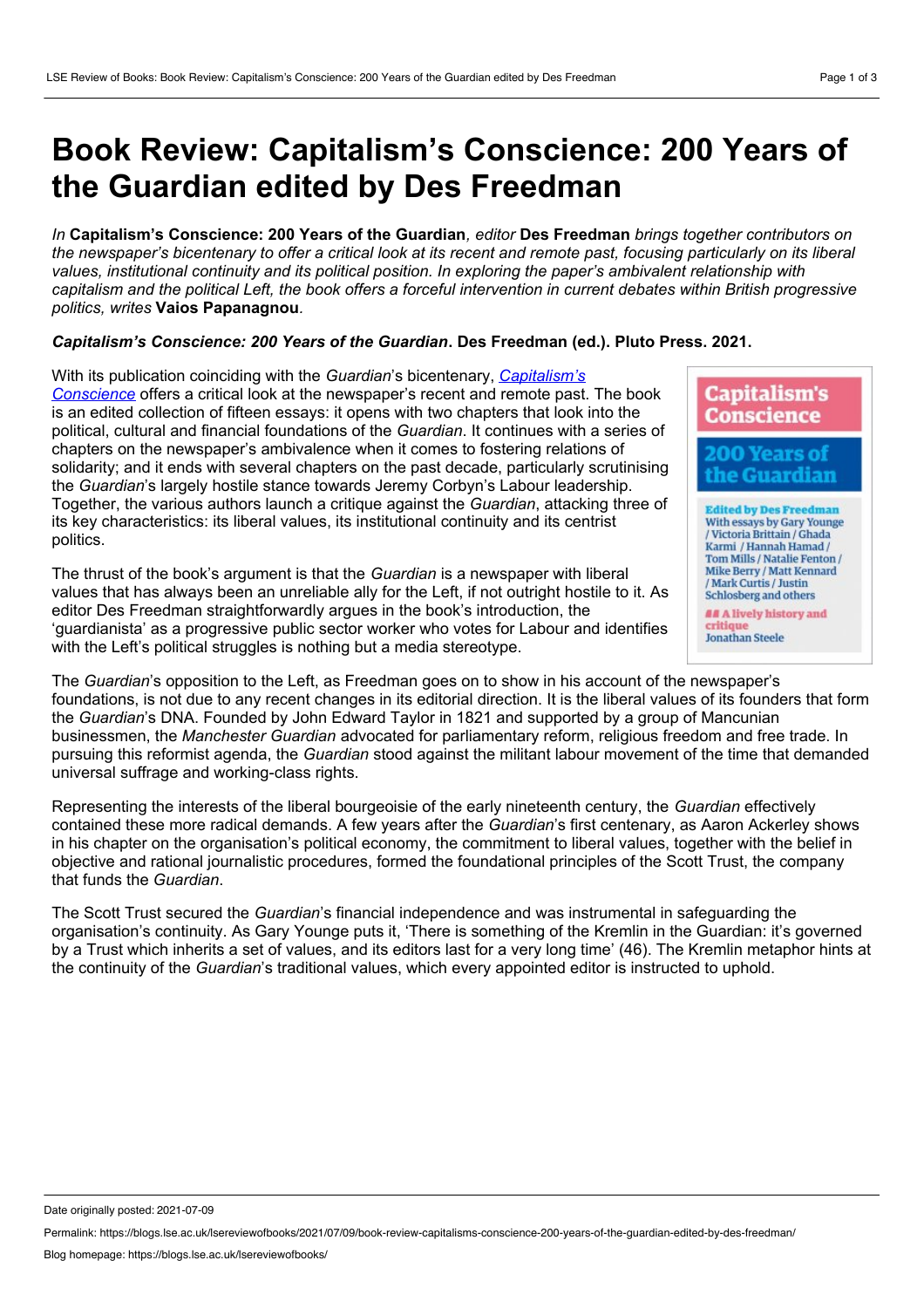

Image Credit: Crop of 'The [Guardian'](https://flickr.com/photos/esthervargasc/9204233058/) by Esther [Vargas](https://flickr.com/photos/esthervargasc/) licensed under [CC](https://creativecommons.org/licenses/by-sa/2.0/) BY SA 2.0

The *Guardian*'s continuity, a characteristic that speaks to the institutional properties of the organisation, underpins the paper's homogeneous relations. Younge claims that the Trust's board members, as well as most of the paper's editors and journalists, are individuals with shared values and backgrounds. As he mentions, it was traditionally people from within these circles that were given work experience internships. Homophily characterises also the *Guardian* columnists' relations who, according to Tom Mills's social network analysis, prefer to speak among themselves on Twitter and with other elite political actors.

The *Guardian*'s traditional attachment to liberal values, as three of the middle chapters of the book show, has prevented the paper from fully extending its solidarity to the international struggles that are important to the Left. Looking back at her time as a joint editor of the Third World Report, Victoria Brittain recalls how this section that hosted voices from the Global South existed in the periphery of the *Guardian*'s newsroom. Nonetheless, 'obscurity allowed us the gift of extraordinary independence', she writes (57).

In a more polemical chapter, Alan MacLeod denounces the newspaper's coverage of the leftist Latin American governments of the last two decades. As he shows, on many occasions the *Guardian* has failed to uphold its own standards of objective reportage and solidarity with the underprivileged citizens of these nations. Ghada Karmi finds the *Guardian*'s stance on the Palestinian struggle fairer than most British newspapers, but still firmly within a mainstream position of taking equal distance between the two warring sides.

In the final chapters of the book, the *Guardian*'s centrist politics come under attack. This critique becomes particularly prominent in the essays that scrutinise the *Guardian*'s stance against Corbyn. Whilst it is acknowledged (in Mike Berry's chapter) that the *Guardian* was largely in favour of Corbynite economics, the main idea here seems to be captured by Mike Wayne when he writes that the newspaper effectively 'helped to isolate Corbyn, demolish his personal legitimacy, separate him from his base' (270).

Mareile Pfannebecker and Jilly Boyce Kay demonstrate how a neoliberal feminist discourse was mobilised by the *Guardian*'s columnists to discredit's Corbyn's leadership 'as a form of ''brocialism'' that was intrinsically misogynist' (130). Justin Schlosberg's analysis reveals the inaccuracies of the *Guardian*'s framing of a Labour party rife with antisemitism under Corbyn. Finally, Wayne argues that on the issue of Brexit, 'Corbyn was assailed by liberalism as a representative of an illegitimate left well outside the traditions of parliamentary democracy' (268).

Date originally posted: 2021-07-09

Permalink: https://blogs.lse.ac.uk/lsereviewofbooks/2021/07/09/book-review-capitalisms-conscience-200-years-of-the-guardian-edited-by-des-freedman/